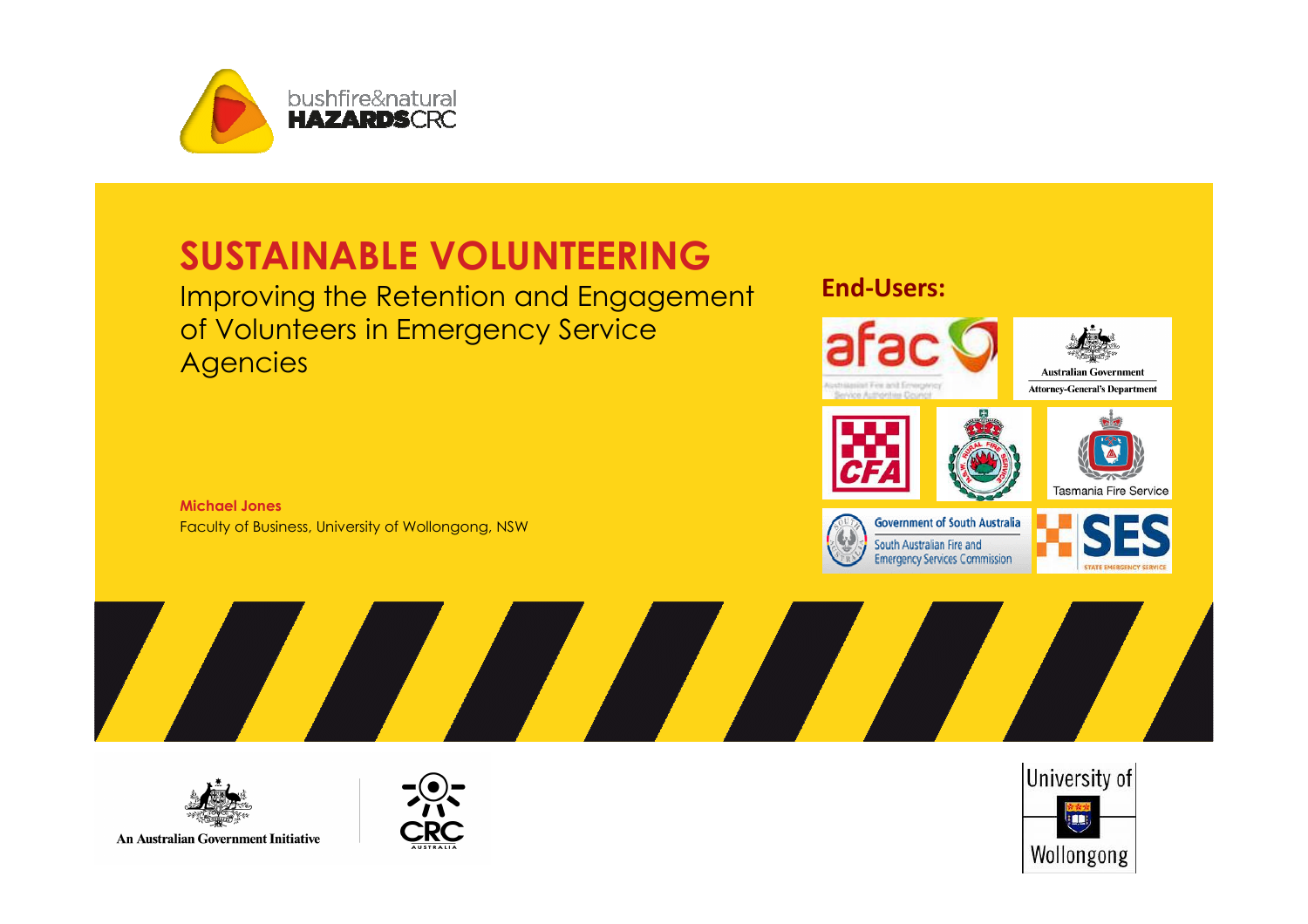

5. Student Engagement: Investigating the feasibility of engaging Australian university students with Emergency Volunteer Organisations for mutual benefit

#### End-Users:

AFAC: Jill Edwards

alignment

AG Dept: Raelene Thompson  $CFA$ 

Kate Harrap Ali MartinTony Brown Martin Embery

Project

NSW SES: David RaeRFS:

Narelle KoteffJohn Davis

SAFECOM: Toni Richardson

TAS Fire: Lucas van Rijswijk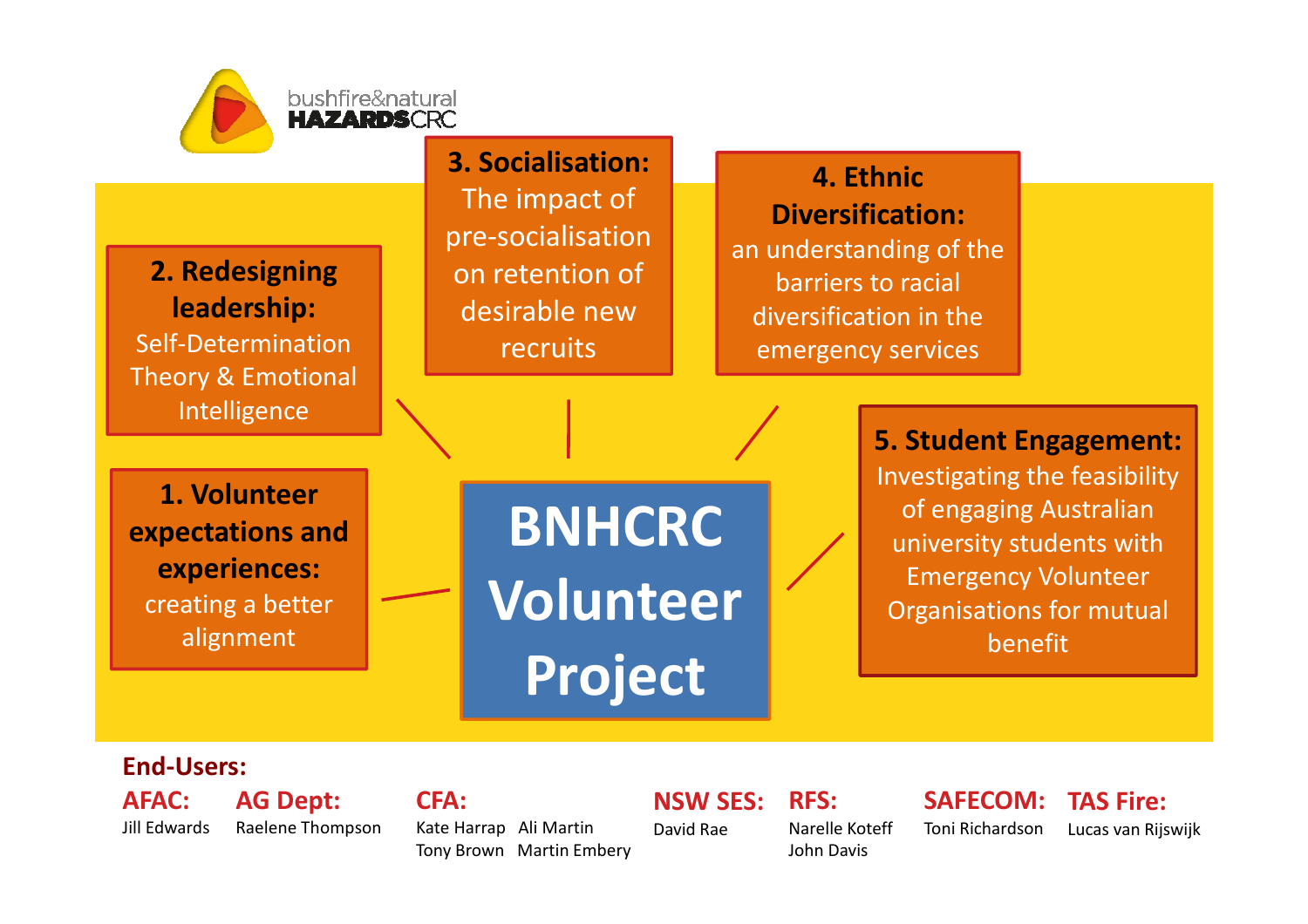### 1. VOLUNTEER EXPECTATIONS AND EXPERIENCES: CREATING A BETTER ALIGNMENT

#### 1) Project Team:

- a) Bill Calcutt (PhD Candidate)
- b) Dr. Michael Jones (Primary Supervisor)
- c) A/Prof Andrew Sense (Secondary Supervisor)

#### 2) Problem Statement:

Dissonance between expectations and experiences partly explains the current level of volunteer turnover in emergency services. Organisational actions, starting with marketing and initial recruitment, have the potential to reduce this dissonance and increase personal satisfaction, team cohesion and morale amongst volunteers while sustaining and enhancing the organisation's response capabilities.

#### 3) Objectives:

Development of a more comprehensive understanding of a sustainable volunteer profile is likely to have major practical implications for emergency services organisations with regard to retention

#### 4) Outcomes:

PAR Study with applied interventions – empirically derived strategies for implementation across agencies for more sustainable engagement with volunteers.

#### 5) Timeline:

This is a 3-4 year project.

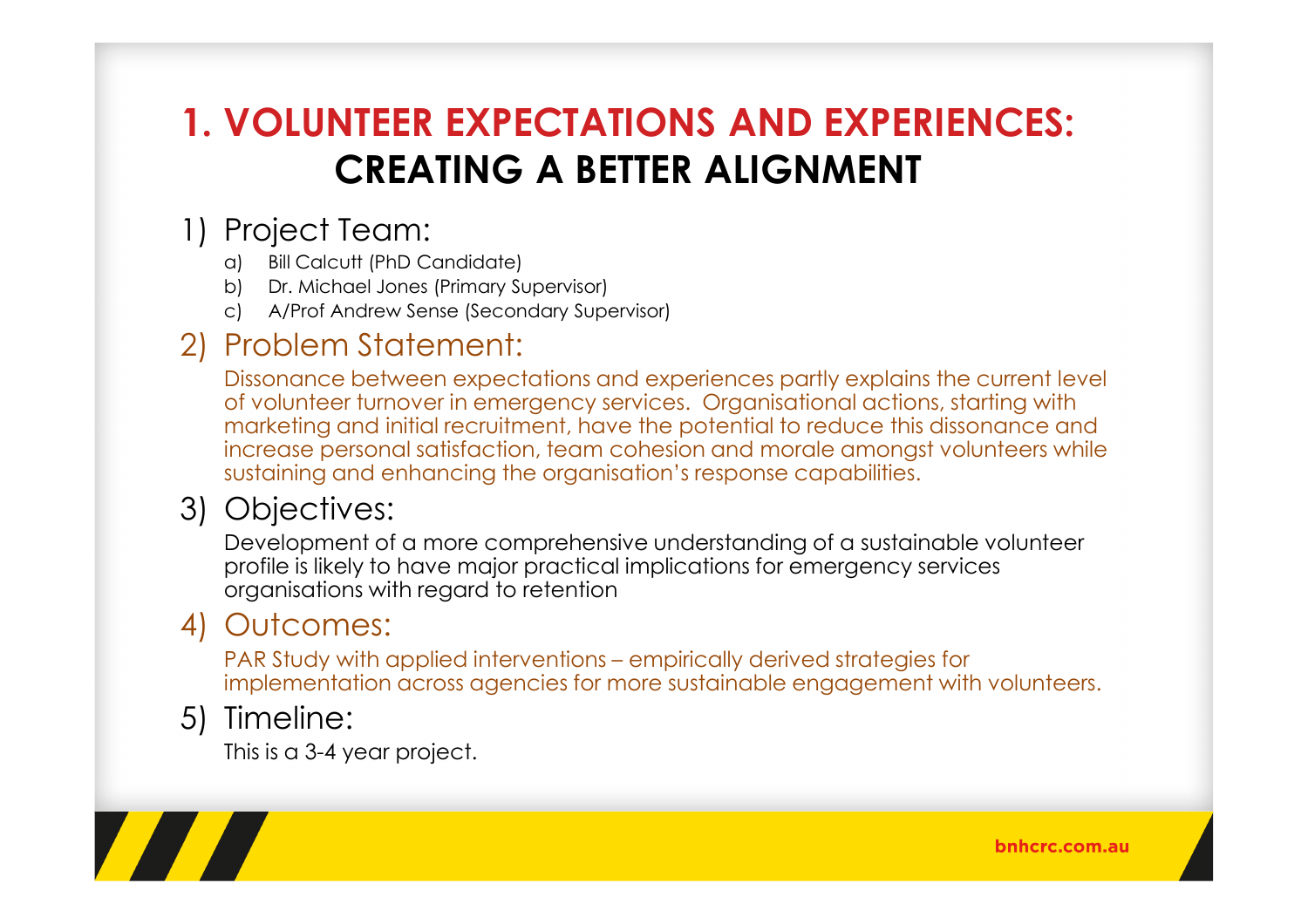### 2. REDESIGNING LEADERSHIP:

## SELF-DETERMINATION THEORY & EMOTIONAL INTELLIGENCE

# 1) Project Team:<br>a) Dr. Michael Jones

- 
- 
- e) Dr. Senevi Kiridena

### a) Dr. Michael Jones b) Vivien Forner (PhD Student)<br>c) Dr. Joakim Eidenfalk d) Dr. Dominique Parrish

d) Dr. Dominique Parrish

## 2) Problem Statement:<br>In a pilot study of the NSW SES

In a pilot study of the NSW SES, carried out by Jones and Francis (2012), poor leadership, at unit level, was found to be a significant factor contributing to the turnover of volunteers.

#### 3) Objectives:

This project proposes to further investigate this finding to examine whether the development of leadership capacity is a viable solution to the challenge of volunteer retention. SDT & EI will be used to through training interventions to advance SES leaders' capacity to create environments that result in reduced turnover and increased engagement.

#### 4) Outcomes:

Evidence-based solutions leading to a development of the organisation's understanding of leadership and measures to improve it, with a focus on reducing turnover in Emergency Management Agencies across Australia.

#### 5) Timeline:

This is an 18 month project.

bnhcrc.com.au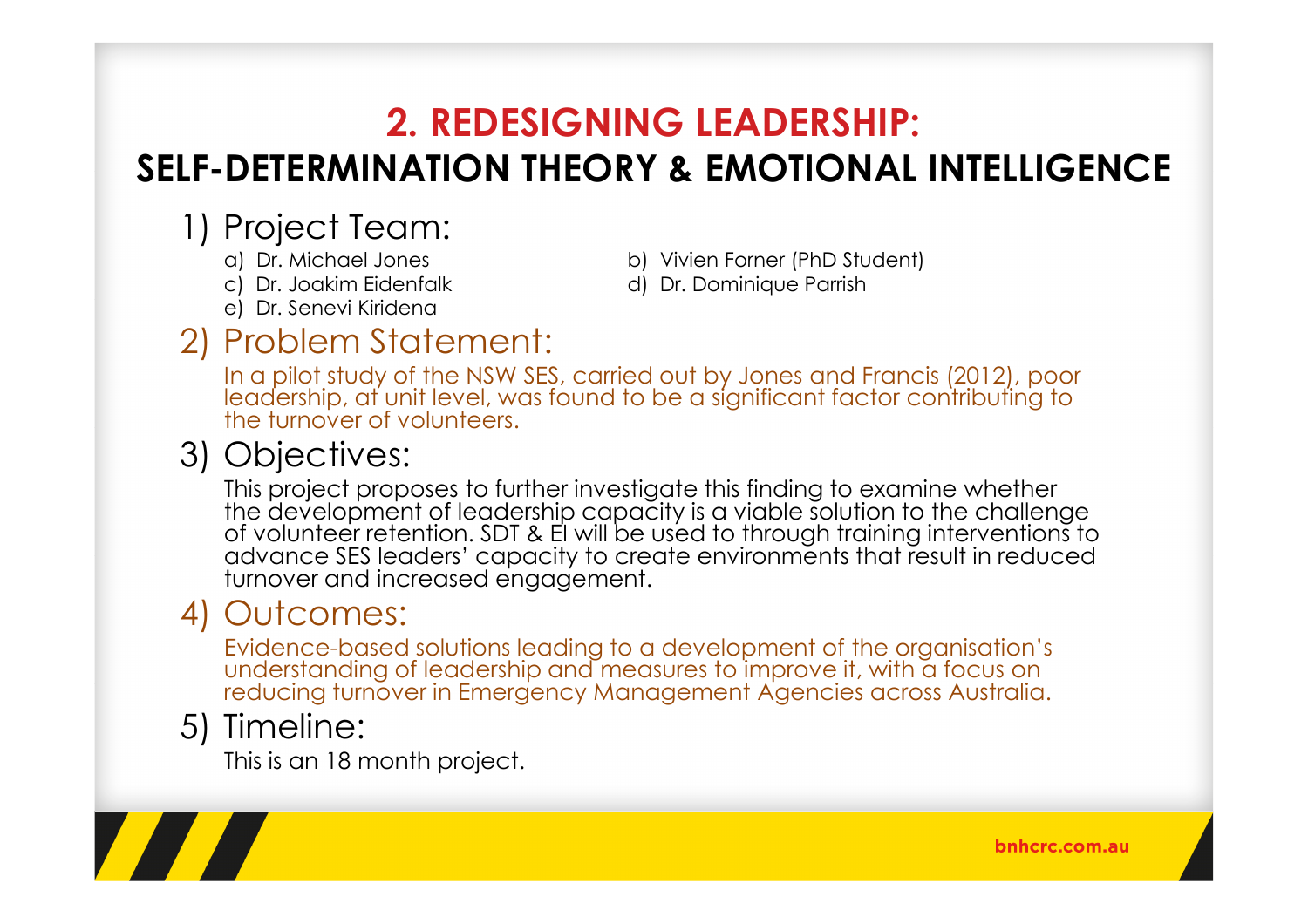## 3. SOCIALISATION: THE IMPACT OF PRE-SOCIALISATION ON RETENTION OF DESIRABLE NEW RECRUITS

#### 1) Project Team:

- a) Dr. Michael Jones
- b) Dr. Yoke Berry (Research Fellow)

### 2) Problem Statement:

Prior research on the SES (Jones and Francis 2011) reveals an empirically derived model describing a sequence of endogenous factors governing socialisation. Further empirical analysis of the NSW SES shows that presocialisation of new recruits is problematic leading to self-exclusion and social expulsion.

### 3) Objectives:

This project will take an experimental approach to develop pre-socialisation strategies which will enhance the social cohesion of socially aligned recruits.

### 4) Outcomes:

Strategies to create early social alignment of volunteers leading to reduced 'critical' turnover and increased engagement.

### 5) Timeline:

This is a 2-3 year project.

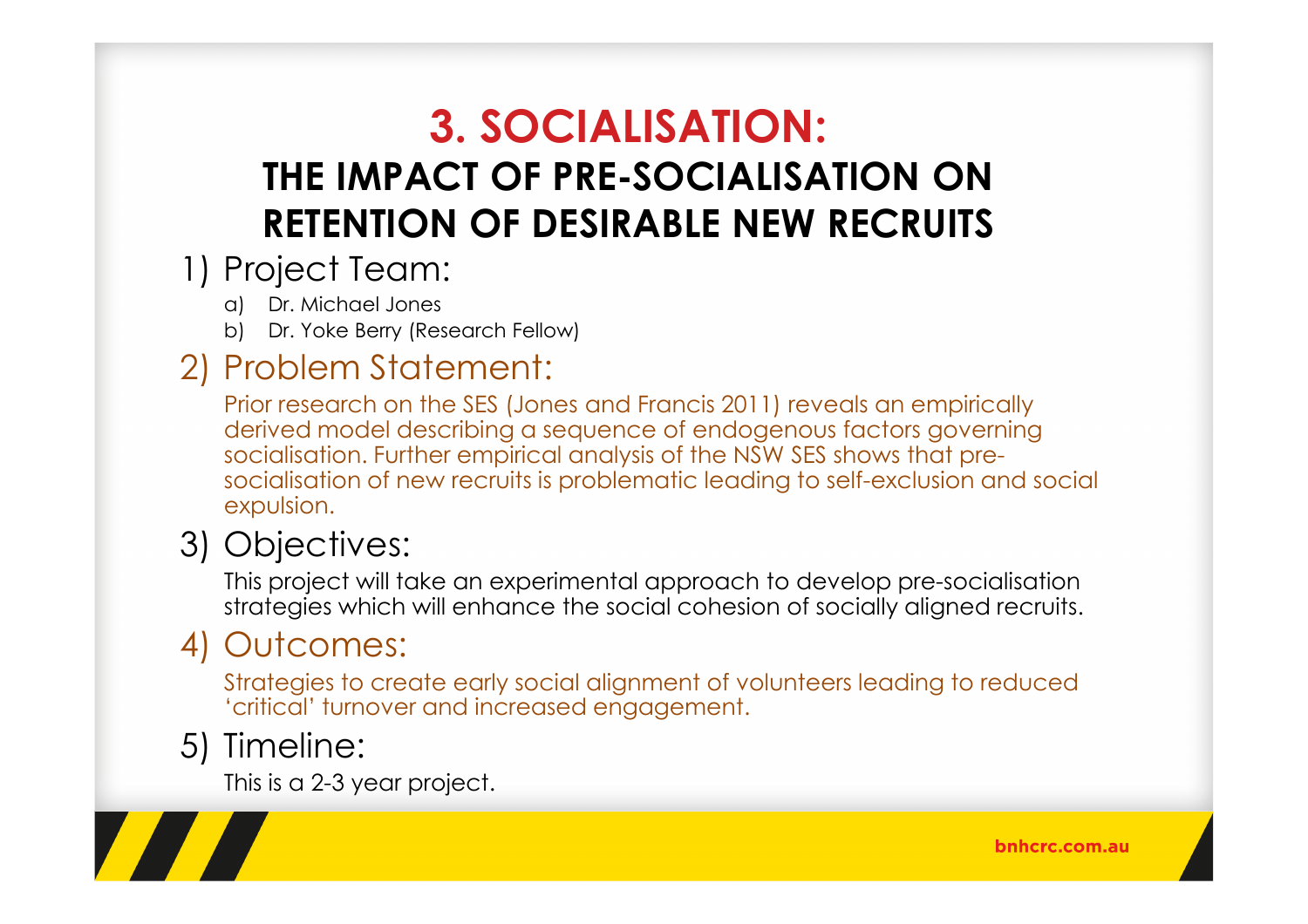### 4. ETHNIC DIVERSIFICATION: AN UNDERSTANDING OF THE BARRIERS TO RACIAL DIVERSIFICATION IN THE EMERGENCY SERVICES

### 1) Project Team:

- a) Valerie He (Honours Student)
- b) Dr. Hui-Ling Wang (Research Fellow)
- c) Dr. Michael Jones (Supervisor)

### 2) Problem Statement:

Emergency service volunteers tend to be from WASP backgrounds. Great gains in recruitment (and if managed properly, in retention) can be made if volunteer resources can be drawn from CALD demographics. Little has been done to find out why this doesn't work, and how it can be made to work.

### 3) Objectives:

Empirical research within CALD communities and emergency service units to discover why people don't join/stay (and in some cases – why they do).

### 4) Outcomes:

Strategies to improve the recruitment and retention of CALD people.

### 5) Timeline:

This is a 1-2 year project.